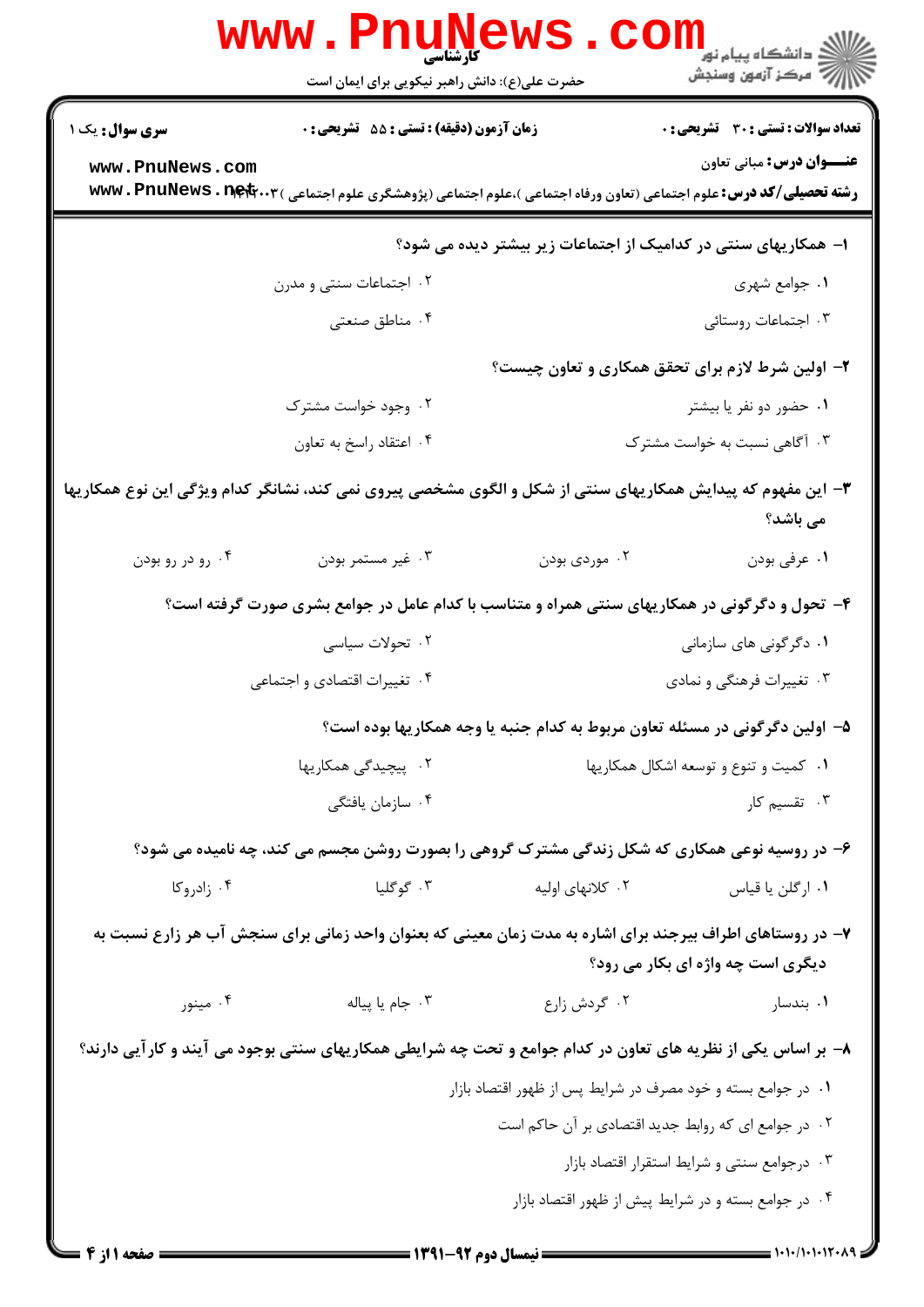|                                                                                             | <b>WWW.PNUNEWS</b><br><b>کارشناسی</b><br>حضرت علی(ع): دانش راهبر نیکویی برای ایمان است                                   |                                                                 | کے دانشگاہ پیا <sub>م</sub> نور<br>انتشکاہ پیا <sub>م</sub> نور<br>انتہوں وسنجش |  |  |
|---------------------------------------------------------------------------------------------|--------------------------------------------------------------------------------------------------------------------------|-----------------------------------------------------------------|---------------------------------------------------------------------------------|--|--|
| <b>سری سوال : ۱ یک</b>                                                                      | <b>زمان آزمون (دقیقه) : تستی : 55 تشریحی : 0</b>                                                                         |                                                                 | <b>تعداد سوالات : تستی : 30 ٪ تشریحی : 0</b>                                    |  |  |
| www.PnuNews.com                                                                             | <b>رشته تحصیلی/کد درس:</b> علوم اجتماعی (تعاون ورفاه اجتماعی )،علوم اجتماعی (پژوهشگری علوم اجتماعی ) www . PnuNews . net |                                                                 | <b>عنـــوان درس:</b> مباني تعاون                                                |  |  |
|                                                                                             |                                                                                                                          |                                                                 | ۹- انگیزه کارگران و اقشار کم درآمد در اروپا در تشکیل تعاونیها چه بود؟           |  |  |
|                                                                                             |                                                                                                                          |                                                                 | ۱. همکاری                                                                       |  |  |
|                                                                                             | ٠٢ دفاع از حقوق خود در برابر كارفرمايان                                                                                  |                                                                 |                                                                                 |  |  |
| ۰۳ مبارزه علیه گرانفروشی و احتکار بویژه در توزیع مواد غذایی                                 |                                                                                                                          |                                                                 |                                                                                 |  |  |
|                                                                                             |                                                                                                                          |                                                                 | ۰۴ بسترسازی برای تشکیل اتحادیه های کارگری                                       |  |  |
| +ا– بعد از انقلاب صنعتی چه عاملی باعث گسترش شهرنشینی در اروپا به خصوص در مراکز صنعتی گردید؟ |                                                                                                                          |                                                                 |                                                                                 |  |  |
| ٠١. انتقال علوم از شرق به اروپا                                                             |                                                                                                                          |                                                                 |                                                                                 |  |  |
|                                                                                             |                                                                                                                          |                                                                 | ۰۲ استعمار سرزمینهای جدید                                                       |  |  |
|                                                                                             |                                                                                                                          | ۰۳ مهاجرت از مناطق روستائی و غیرصنعتی به مراکز رشد و توسعه صنعت |                                                                                 |  |  |
|                                                                                             |                                                                                                                          |                                                                 | ۰۴ رشد آموزش و پرورش                                                            |  |  |
|                                                                                             | 11- کدامیک از عوامل زیر باعث گردید که مزدوری به شکل غالب و مسلط کار در جامعه تبدیل شود؟                                  |                                                                 |                                                                                 |  |  |
|                                                                                             | ۰۲ جدا شدن عامل کار از عامل سرمایه و تبعیت اجباری                                                                        |                                                                 | ۰۱ از بین رفتن کارگاههای خانگی                                                  |  |  |
|                                                                                             | ۰۴ اشاعه بیش از پیش فردگرایی                                                                                             |                                                                 | ۰۳ حاكميت مطلق سرمايه                                                           |  |  |
|                                                                                             |                                                                                                                          |                                                                 | ۱۲- کدامیک از اصول زیر باعث حاکمیت یافتن انسان در تعاونیها گردید؟               |  |  |
|                                                                                             | ۰۲ پرداخت قسمتی از سود به سهام                                                                                           |                                                                 | ۰۱ یک فرد (یا یک عضو) یک رای                                                    |  |  |
|                                                                                             | ۰۴ یک فرد یک رای و پرداخت قسمتی از سود به سهام                                                                           |                                                                 | ۰۳ تغییر اساسی مدیریت                                                           |  |  |
|                                                                                             | ۱۳- به دنبال انقلاب صنعتی در غرب ،کدامیک از عوامل زیر موجب سقوط سطح زندگی افراد جامعه گردید؟                             |                                                                 |                                                                                 |  |  |
|                                                                                             | ۰۲ کیفیت نامطلوب ارائه خدمات عمومی                                                                                       |                                                                 | ۰۱ افزایش بیکاری در شهرهای صنعتی                                                |  |  |
|                                                                                             | ۰۴ شرایط غیربهداشتی کار در کارخانه ها                                                                                    |                                                                 | ۰۳ کاهش دستمزدها و به تبع آن افزایش هزینه های زندگی                             |  |  |
|                                                                                             | ۱۴- نهضت گروه مخالف صنعت جدید(کارخانه) در انگلستان چه نامیده شده است؟                                                    |                                                                 |                                                                                 |  |  |
| ۰۴ سیسموندی                                                                                 | ۰۳ کروکونش                                                                                                               | ۰۲ سابوتاژ                                                      | ۰۱ لود و يالودايت                                                               |  |  |
|                                                                                             | ۱۵- تأکید بر ضرورت تبدیل رقابت به همکاری و مساوات طلبی جزء وجوه مشترک کدامیک از گروههای زیر است؟                         |                                                                 |                                                                                 |  |  |
|                                                                                             | ۰۲ سرمایه داران                                                                                                          |                                                                 | ۰۱ سوسیالیستهای تخیلی                                                           |  |  |
|                                                                                             | ۰۴ صاحبان کارگاههای خانگی                                                                                                |                                                                 | ۰۳ مدیران جدید یقه سفید                                                         |  |  |
|                                                                                             |                                                                                                                          |                                                                 |                                                                                 |  |  |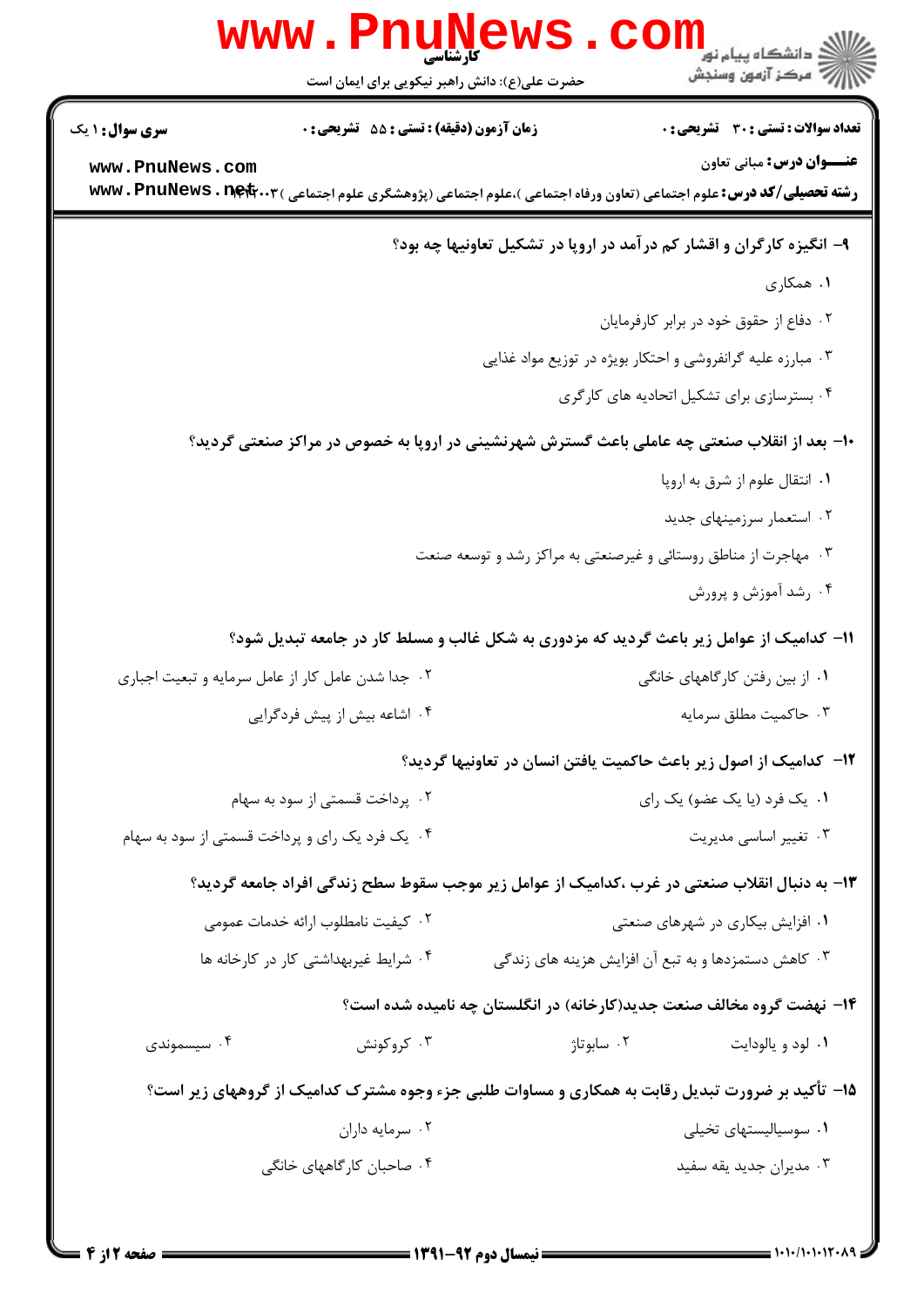|                                                                                                                             | <b>WWW.FILUING</b><br>حضرت علی(ع): دانش راهبر نیکویی برای ایمان است |                                                                                                                                   | ڪ دانشڪاه پيام نور ■<br> 7- مرکز آزمون وسنجش |  |
|-----------------------------------------------------------------------------------------------------------------------------|---------------------------------------------------------------------|-----------------------------------------------------------------------------------------------------------------------------------|----------------------------------------------|--|
| <b>سری سوال : ۱ یک</b>                                                                                                      | <b>زمان آزمون (دقیقه) : تستی : 55 تشریحی : 0</b>                    |                                                                                                                                   | <b>تعداد سوالات : تستی : 30 ٪ تشریحی : 0</b> |  |
| www.PnuNews.com                                                                                                             |                                                                     | <b>رشته تحصیلی/کد درس:</b> علوم اجتماعی (تعاون ورفاه اجتماعی )،علوم اجتماعی (پژوهشگری علوم اجتماعی ) <b>www . PnuNews . net</b> r | <b>عنـــوان درس:</b> مبانی تعاون             |  |
| ۱۶– متفکرین گروه اجتماعیون تعاون طلب برای تبدیل جامعه قدیم به نظم جدید کدام راه را پیشنهاد می کردند؟                        |                                                                     |                                                                                                                                   |                                              |  |
| ۰۴ رقابتی                                                                                                                   | ۰۳ خشونت بار                                                        | ۰۲ صلح جویانه و آرام                                                                                                              | ۱. انقلاب <sub>ی</sub>                       |  |
| ۱۷- آون علت غائی و ثابت وضع اجتماعی و اقتصادی نابسامان در دوران صنعتی را چه بیان کرده است؟                                  |                                                                     |                                                                                                                                   |                                              |  |
|                                                                                                                             | ۰۲ ضعف تعلیم و تربیت                                                |                                                                                                                                   | ۰۱ عمومیت یافتن جرم در جامعه                 |  |
| ۰۴ رقابت شدید بین نیروی کار انسانی و ماشین آلات جدید                                                                        |                                                                     |                                                                                                                                   | ۰۳ عدم توجه به تربیت جوانان                  |  |
|                                                                                                                             |                                                                     | ۱۸− سازمان جدیدی که آون به منظور پیاده کردن تئوری قیمت خود بوجود آورد چه نامیده می شد؟                                            |                                              |  |
|                                                                                                                             | ۰۲ جامعه اوربیستون                                                  |                                                                                                                                   | ۰۱ دهکده تعاونی                              |  |
|                                                                                                                             | ۰۴ جامعه والاهين                                                    |                                                                                                                                   | ٠٣ جامعه ملى مبادله منصفانه كار              |  |
|                                                                                                                             |                                                                     | ۱۹- فوریه جامعه مطلوب خود برای نزدیک شدن انسان به زندگی طبیعی را چه می نامد؟                                                      |                                              |  |
| ۰۴ اوربيتون                                                                                                                 | ۰۳ والاهين                                                          | ۰۲ کوئین وود                                                                                                                      | ۰۱ فالانستر                                  |  |
| +۲- بلان برای رفع موانع موجود بر راه تشکیل و توسعه کارگاههای اجتماعی، نقش پر اهمیت و بارز را به چه عاملی واگذاری می<br>كند؟ |                                                                     |                                                                                                                                   |                                              |  |
| ۰۴ همکاری                                                                                                                   | ۰۳ آموزش عمومی                                                      | ٠٢ سرمايه                                                                                                                         | ۰۱ دولت                                      |  |
|                                                                                                                             |                                                                     | <b>۲۱</b> - از نظریات و اقدامات سوسیالیستهای تخیلی چه گروههایی و چطور استفاده نمودند؟                                             |                                              |  |
|                                                                                                                             |                                                                     | ۰۱ سوسیالیستهای مارکسیسم در جهت ایجاد شرکتهای تعاونی                                                                              |                                              |  |
|                                                                                                                             |                                                                     | ۰۲ متفکرین و پیشگامان تعاونی در جهت تنظیم و ارائه تئوری                                                                           |                                              |  |
|                                                                                                                             |                                                                     | ۰۳ سوسیالیستهای مارکسیسم و متفکرین و پیشگامان تعاونی در جهت ارائه تئوری                                                           |                                              |  |
|                                                                                                                             |                                                                     | ۰۴ سوسیالیستهای مارکسیسم در جهت تنظیم و ارائه تئوری و پیشگامان تعاونی در جهت ایجاد شرکتهای تعاونی                                 |                                              |  |
|                                                                                                                             |                                                                     | ۲۲- رواج نزول خواری در شهرها و روستاهای آلمان باعث پایه گذاری کدام تعاونی گردید؟                                                  |                                              |  |
| ۰۴ توزیع                                                                                                                    | ۰۳ تولید                                                            | ۰۲ اعتبار                                                                                                                         | ۰۱ مصرف                                      |  |
|                                                                                                                             |                                                                     | <b>۲۳</b> - شرایط لازم برای اعمال و تحقق کارکردهای عام تعاونیها چه می باشد؟                                                       |                                              |  |
|                                                                                                                             | ۰۲ توزیع عادلانه تر ثروت                                            |                                                                                                                                   | ۰۱ رشد کمی تعاونیها                          |  |
|                                                                                                                             | ۰۴ رشد کمی و خصوصیات کیفی تعاونیها                                  |                                                                                                                                   | ۰۳ خصوصیات کیفی تعاونیها                     |  |
|                                                                                                                             |                                                                     |                                                                                                                                   |                                              |  |
|                                                                                                                             |                                                                     |                                                                                                                                   |                                              |  |
|                                                                                                                             |                                                                     |                                                                                                                                   | $1.1.11.1.15.19 =$                           |  |

و۳